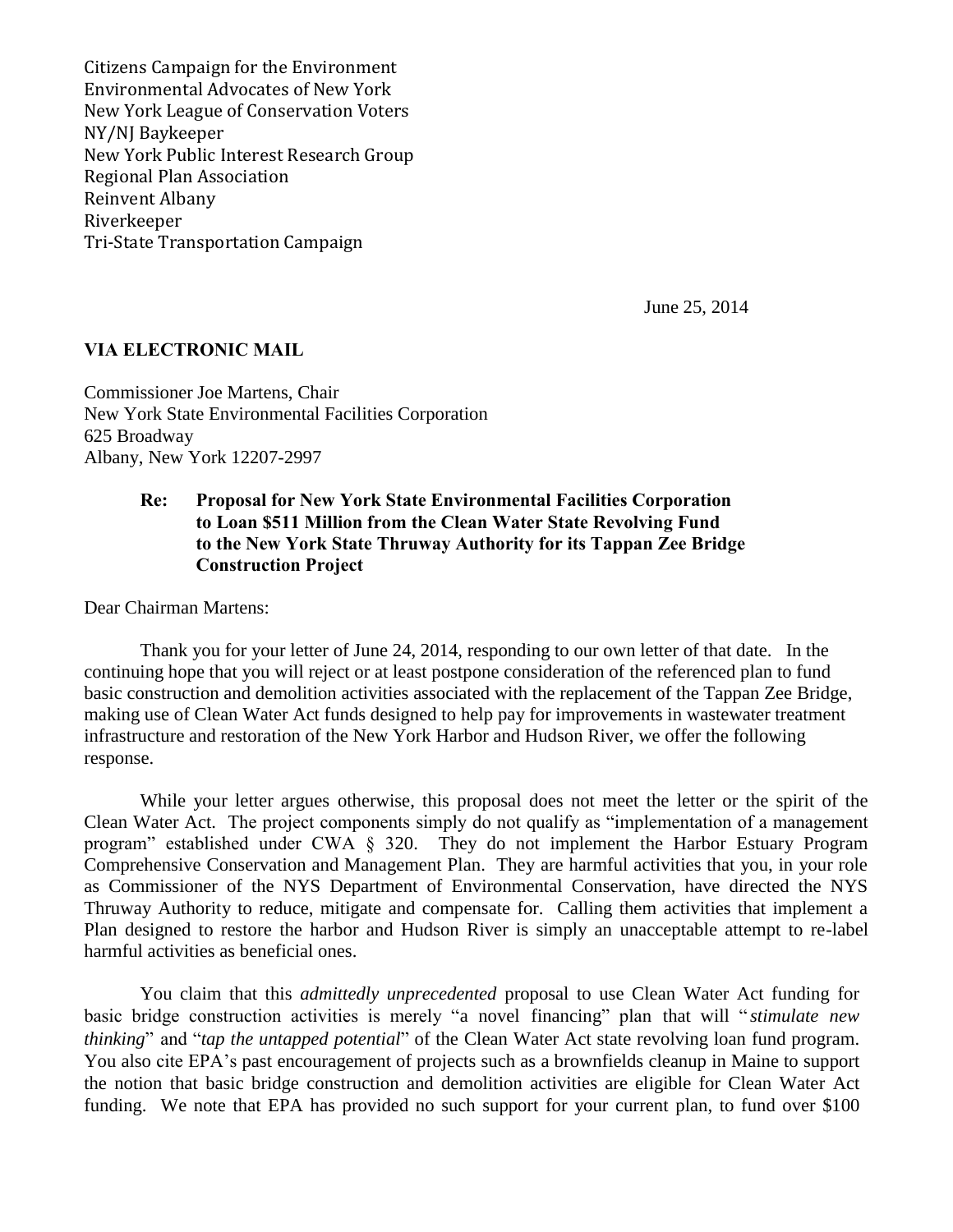million for construction-related dredging and dredge disposal, \$30 million for "armoring" the 12-foot deep dredged trench with stone and gravel, and \$65 million for demolition and removal of the existing Tappan Zee Bridge, in the guise of "novel" thinking about the Clean Water Act.

We cannot understand, either, your insistence that this proposal to fund bridge construction activities will not interfere with future spending on water protection infrastructure and river/harbor habitat. Taking hundreds of millions of dollars out of the state revolving loan system for as much as thirty years absolutely will compromise the availability of funding for projects that truly comply with the letter and spirit of the Clean Water Act funding program.

The Patterns For Progress' report we cited yesterday, ["Infrastructure Investment: A Widening](http://pattern-for-progress.org/sites/default/files/2014%20Infrastructure%20report%20FINAL.pdf)  [Gap,](http://pattern-for-progress.org/sites/default/files/2014%20Infrastructure%20report%20FINAL.pdf)" makes clear that wastewater treatment infrastructure is probably the biggest challenge facing our communities, in terms of capital investment shortfalls. Your own agency, the New York State Department of Environmental Conservation, has called current and projected shortfalls in wastewater treatment infrastructure a "**[crisis](http://www.dec.ny.gov/chemical/48803.html)**" and a "*gathering storm*."

It's your job as chair of EFC to assure that the wastewater infrastructure "crisis" your agency acknowledges to exist doesn't worsen – that the "widening gap" between funding and need does not continue to widen, and to maximize the funds available for such investment, not to divert **more than a half a billion dollars** in such funds to bridge construction and demolition.

As to your argument that a regulation allowing "minor modifications" to the list of projects eligible for clean water act funding is sufficient to justify the addition to that list of a proposal to spend \$511 million for this unprecedented plan: it's simply not tenable. This is anything but a minor modification and characterizing it as such does not do anything to change that fact.

And, your position that " no one can legitimately question the adequacy of the opportunity for public review and comment on these projects," because they were the subject of an EIS during the approval process for the bridge itself: it simply does not demonstrate that there was adequate public notice of your new proposal to fund such activities with Clean Water Act monies. To that point, we cite today's NY Times Editorial, ["The Tappan Zee Bridge Loan,"](http://mobile.nytimes.com/2014/06/25/opinion/the-tappan-zee-bridge-loan.html?referrer=&_r=0) which, not incidentally, refers to your funding plan as a "threat" to the Clean Water Act funding program:

## *"The vote is unnecessarily rushed.*

*"Board members should first hear from the public, legislators and the Environmental Protection Agency about whether this makes sense.* 

*"The public has a right to know more about why the new Tappan Zee bridge has suddenly appeared at top of the list."*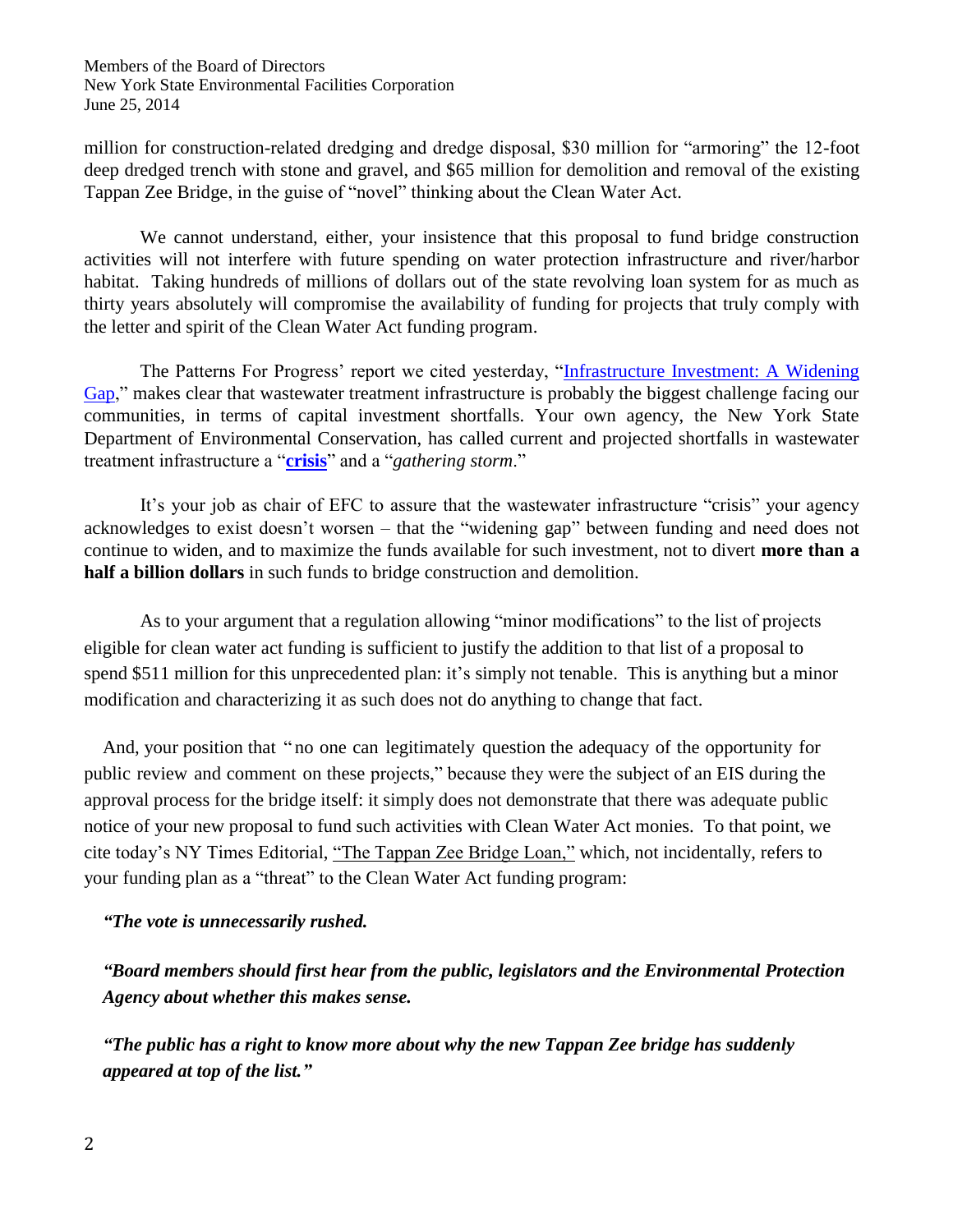Members of the Board of Directors New York State Environmental Facilities Corporation June 25, 2014

As we wrote to you yesterday, any suggestion by the Cuomo administration or NYSTA that basic bridge construction expenses can accurately be characterized as fitting within the range of projects suitable for CWSRF funding is insupportable, unprecedented and bad public policy. Instead of seeking to fund transportation construction project activities with CWSRF money, EFC should be trying to figure out exactly how to help needy municipalities around the state to access funds that were intended by Congress and EPA to assist them with water quality infrastructure requirements.

This matter is of the utmost seriousness. New York State is claiming that the "broad mandate and inherent flexibility" of Clean Water Act funding authorizes you to make a loan for basic bridge construction activities that do not meet either the letter or spirit of the Clean Water Act. *The loan you are on the verge of making does not "tap the untapped potential" of the Clean Water Act loan program*. *It would degrade that program, rob it of half a billion in funds needed to close a widening clean water infrastructure investment gap and stand as a precedent that would further empower the growing opposition in Washington DC to additional Clean Water Act funding.*

For these reasons and those stated in our letter yesterday, we call upon you and the rest of the EFC board to reject the current proposal to provide half a billion dollars in Clean Water Act funding to basic bridge construction activities association with replacement of the Tappan Zee Bridge.

Respectfully yours,

/s/ Adrienne Esposito Adrienne Esposito Peter Iwanowicz Citizens Campaign for the Environment Environmental Advocates of New York

/s/ Debbie Mans Debbie Mans Marcia Bystryn Laura Haight NY/NJ Baykeeper NY LCV NYPIRG

/s/ Robert Yaro /s/ John Kaehny Robert Yaro **Iohn Kaehny** Paul Gallay Regional Plan Association Reinvent Albany Riverkeeper

Veronica Vanterpool Tri-State Transportation Coalition

- cc: (all via email) A. Cuomo, NYS Governor C. Schumer, U.S. Senate K. Gillibrand, U.S. Senate N. Lowey, U.S. House of Representatives A. Stewart-Cousins, NYS Senate
	- D. Carlucci, NYS Senate